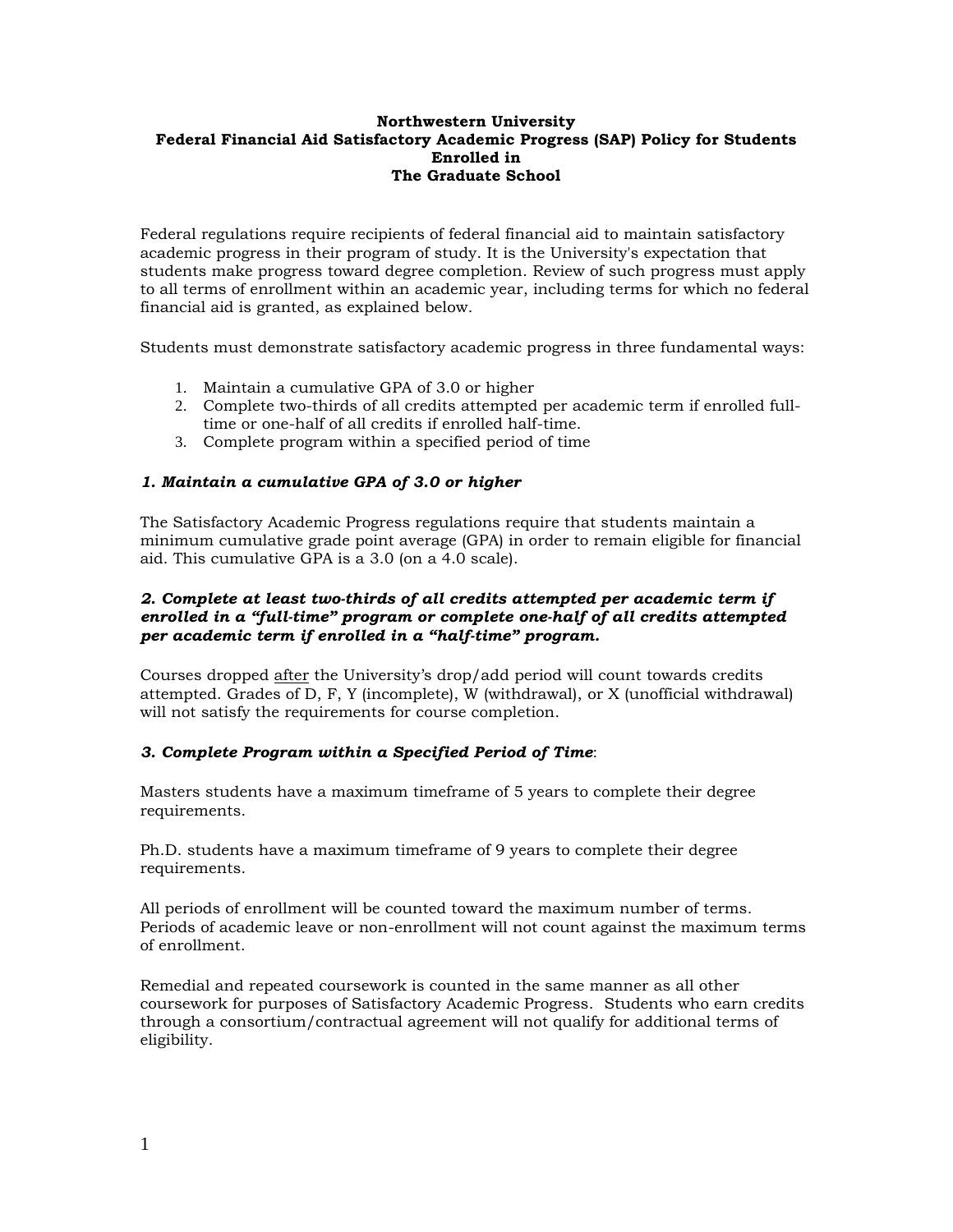Students who have completed all required coursework for a degree but have not yet received their degree may not receive further federal financial aid for their academic program.

Students must be on track to complete their degree within their maximum time-frame in order to maintain their federal financial aid eligibility.

Students who have questions about how their maximum timeframe is determined may contact Evanston Office of Graduate Financial Aid.

#### **Evaluation of Satisfactory Academic Progress**

Evanston Office of Graduate Financial Aid will evaluate federal financial aid Satisfactory Academic Progress at the end of each academic year (at the end of the spring quarter) or at the end of each quarter, for Masters students enrolled in a year-long program, spanning 3-4 quarters. Reviews will occur once grades are published in the University's system and will also include a review of courses attempted, pace toward graduation, and GPA.

#### **SAP Suspension**

Students who do not meet the terms of federal financial aid Satisfactory Academic Progress (SAP) will be subject to a SAP Suspension and will not be eligible to receive federal financial aid during the financial aid suspension term. In order to reinstate federal financial aid eligibility after a SAP suspension, students must meet the following criteria for reinstatement:

-Complete 100% of courses enrolled during the suspension term with a grade of C or higher*.* Grades of D, F, X, Y, N, W, and V will not be considered sufficient for meeting Satisfactory Academic Progress and will therefore disqualify one from receiving financial aid in subsequent quarters.

-Must complete at least two academic credits (if enrolled in a half-time program) or at least three academic credits (if enrolled in a full-time program) during the suspension quarter according to the above criteria.

-Any term in which a student is not enrolled does not count toward Satisfactory Academic Progress. Therefore, a suspension period will roll over to the next term of enrollment.

-Enrolled courses prior to the end of the University's drop/add period will count toward a student's SAP calculation. Therefore, classes dropped after the drop/add period will mean a failure to complete 100% of a student's classes with a grade of C or higher. Continued suspension of financial aid will result. -Maintain or achieve a cumulative GPA of 3.0 or higher.

After a term of aid suspension, it is the student's responsibility to contact Evanston Office of Graduate Financial Aid to request a SAP review for reinstatement of federal financial aid. Aid will be reinstated for the subsequent term after Evanston Office of Graduate Financial Aid determines that a student has met requirements for reinstatement.